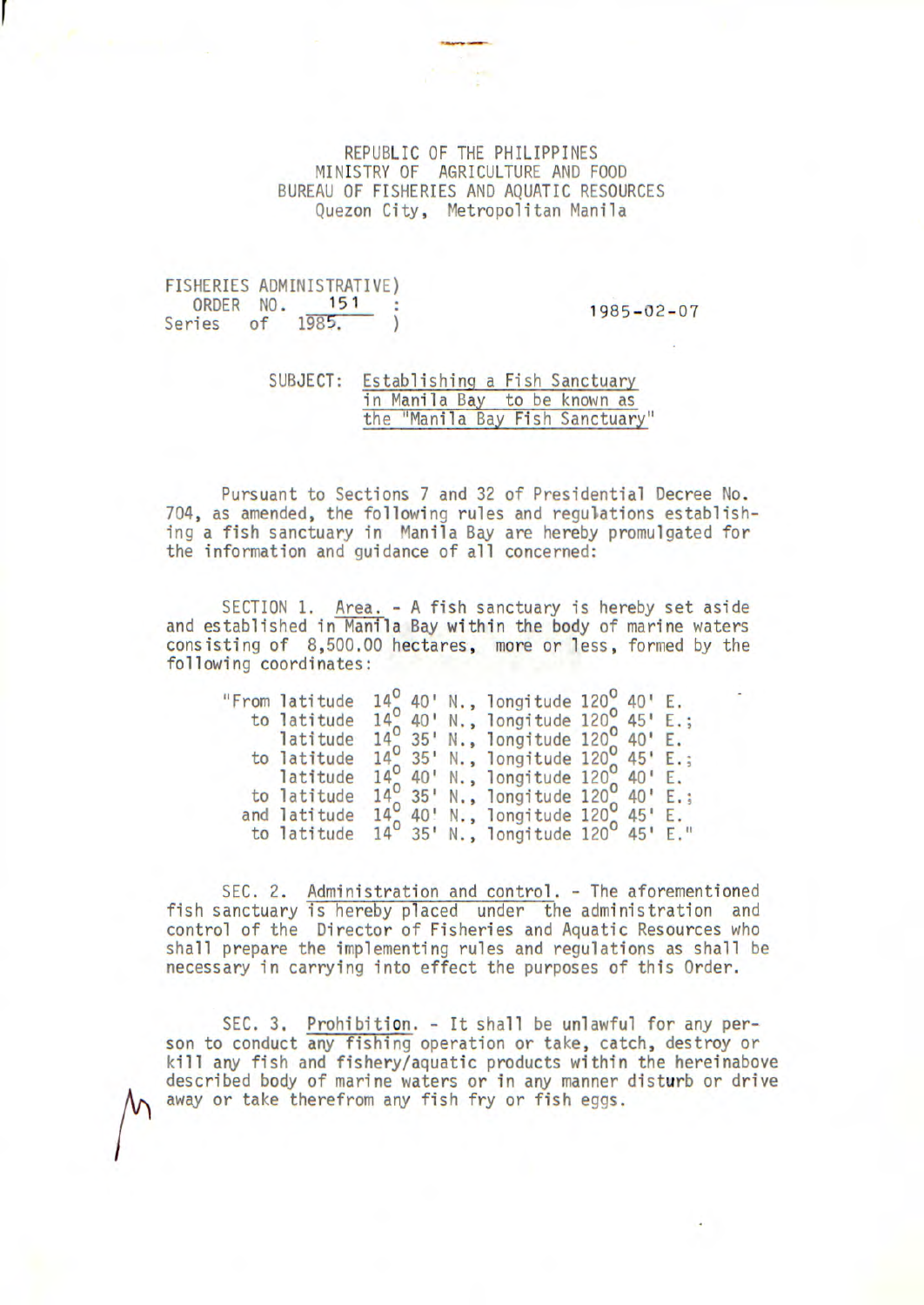SEC. 4. Penalty. - Any violation of this Order shall subject the offender to the penalty of fine from five hundred pesos (P500.00) to five thousand pesos (P5,000.00) or imprisonment from six (6) months to four (4) years, or both such fine and imprisonment in the discretion of the Court: Provided, That the Director of Fisheries and Aquatic Resources is hereby empowered to impose upon the offender an administrative fine of not more than five thousand pesos (P5,000.00) including the impounding and confiscation of the fishing boat and all fishing paraphernalia used therein.

SEC. 5. Repealing clause. - All existing administrative orders and rules and regulations or parts thereof which are inconsistent with the provisions of this Order are hereby modified or repealed accordingly.

SEC. 6. Effectivity. - This Order shall take effect fifteen (15) days after its publication in the Official Gazette and/or in two (2) newspapers of general circulation.

SALVAOOR H. ESCUDERO III Minister Ministry of Agriculture and Food

Recommended by:

 $\sim$ 

 $M$ , Comple

FELIX R. GONZALES Director Bureau of Fisheries and Aquatic Resources